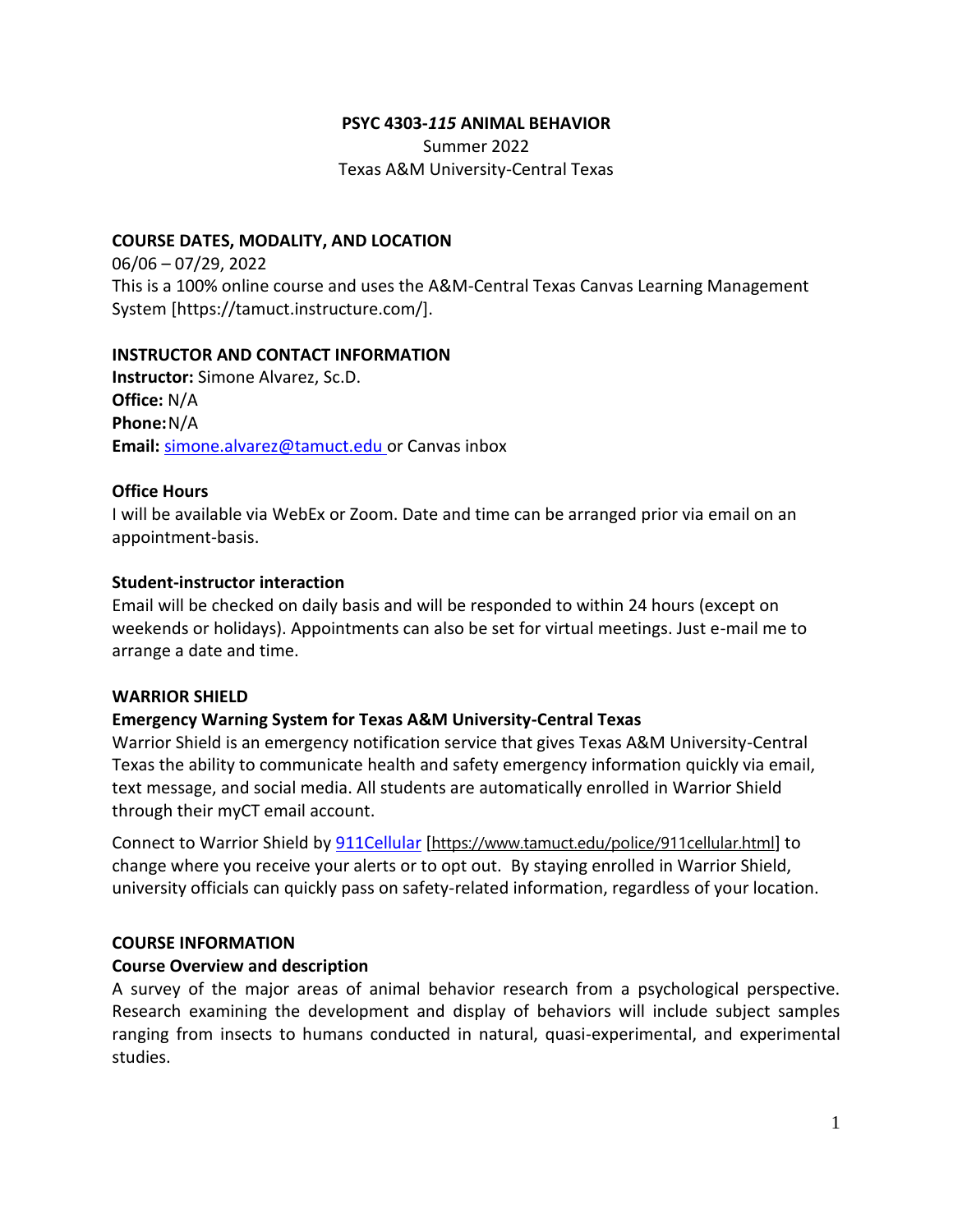### **Course Objective**

The general objectives (aka learning outcomes) for this course are:

1. have content-specific knowledge of animal behavior *(Chapter exams, final exam)* 2. have reviewed and discussed the methodology of studying animal behavior, the manner in which evolutionary pressures impact the development of certain behaviors, the mechanisms underlying behavior, and the functions of certain behaviors *(Discussion posts, homework, literature review)*

3. become familiar with the major terms and theories associated with the study of animal behavior *(homework)*

### **Required Reading and Textbook(s)**

Dugatkin, L. A. (2020). Principals of Animal Behavior. (4th Ed.). The University of Chicago Press ISBN: 978-0-226-44838-1 (paper) ISBN: 978-0-226-44841-1 (e-book)

### **Recommended Reading**

American Psychological Association. (2019). *Publication manual of the American psychological*  association (7<sup>th</sup> ed.). Washington, DC: Author. (ISBN: 978-1-4338-3216-1)

### **COURSE REQUIREMENTS**

### **What you will be graded on:**

# *Chapter Exams: 100 Total Points*

There will be a total of four chapter exams during this course. Each exam is worth 25 points. Exams will be online, open book, and open note but must be completed individually. Exams must be taken in Canvas on the dates in the attached schedule (see course calendar). You will be given one opportunity to take each exam. Make sure that you are someplace with a reliable connection to Canvas. Student computer or student Internet Service Provider problems will not be accepted as an excuse for failing to take or complete the exam. Students will only be allowed to retest if there is a problem with Canvas or with University computing facilities. If a problem occurs with University equipment, please have the computing lab staff document the problem.

Alternate test forms may be presented to the students. If you want to challenge a test item, you will do so in writing no later than 1-day after the test has been closed. You are required to provide me with the question, your argument as to why the exam question is incorrect and any supporting information from the text or your notes supporting your argument. Your misunderstanding or misinterpretation of the item is not justification to present a challenge to the exam. Students are on the honor system for these exams and any violation will result in the student receiving a zero (0) for the exam and the possibility of further sanctions according to university policy (see Academic Honesty &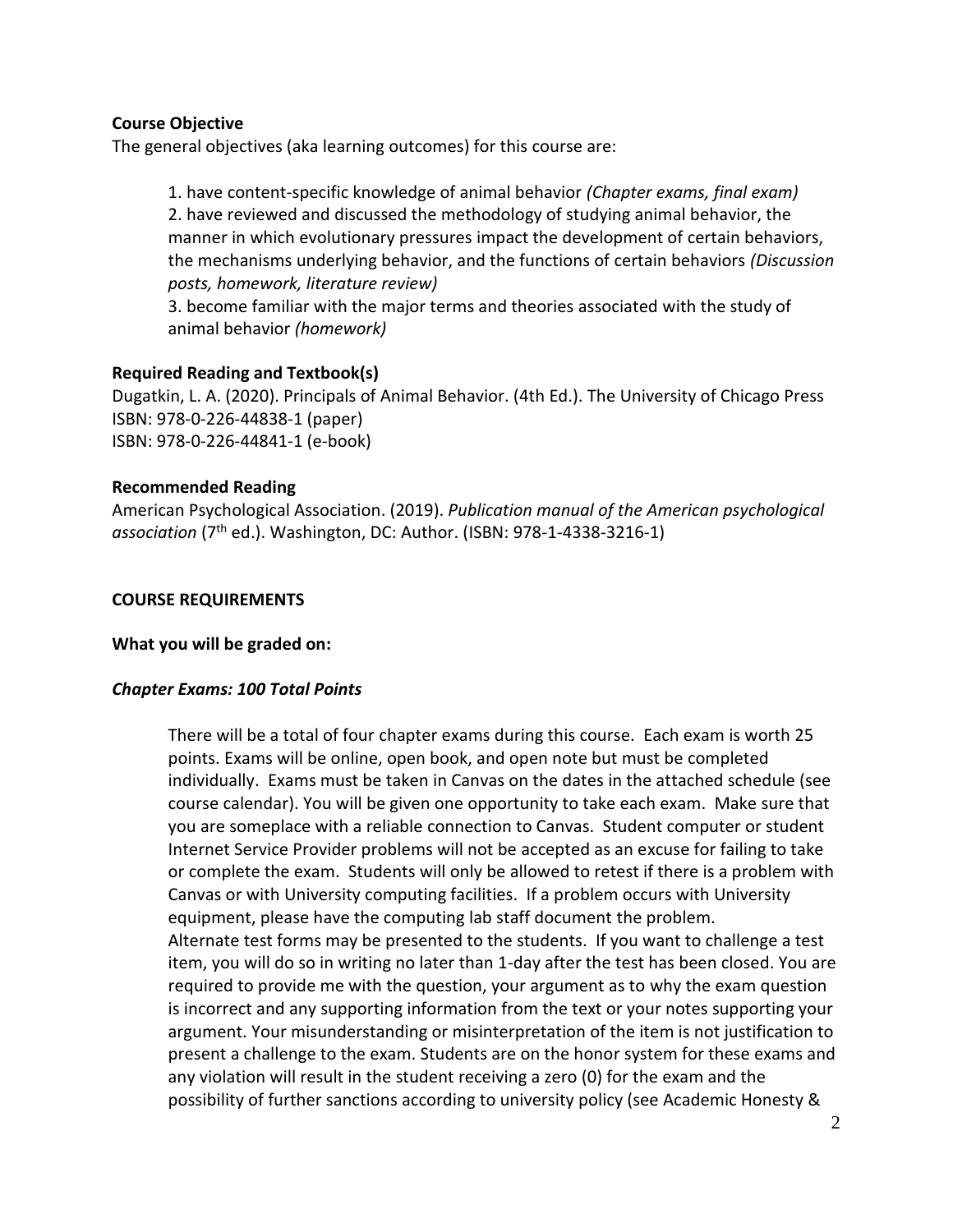Integrity, below).

Make-up exams will only be given for University excused absences. The professor reserves the right to change the exam format for make-up exams (e.g. essay as opposed to objective). Appropriate documentation will be required to be given a make-up exam. If you know that you will not be able to take an exam on the scheduled date and contact me PRIOR to the scheduled date, alternate arrangements may be made at my discretion.

### *Literature Review: 50 Total Points*

Each student will be required to create a Literature Review of one specific behavior or group of behaviors (e.g. foraging or mating) in a specific species. You will need to identify your target behavior and species, and then send your topic to me for approval in Canvas (not e-mail). The resulting paper should be  $4-6$  pages excluding cover sheet and references. Additional guidelines will be posted in a separate document on Canvas.

### *Homework: 50 Total Points*

There will be a total of five homework assignments posted in the weekly Canvas modules. Students should work on these assignments individually. Each assignment is worth ten points. More information on grading rubric can be found in the homework instructions in Canvas.

#### *Discussion Posts: 50 Total Points*

You will post and respond to five discussions during the semester. You will be required to comment according to the instructions in the assignment (i.e., number of original posts and posts to classmates). All posts must be substantive and demonstrate that you have done all the reading associated with the discussion item. In order to get full credit for your individual and response posts you must create and respond to the questions as outlined by the grading criteria for the assignment in Canvas. Each discussion is worth ten points (The initial introductory post is worth 6 points, each of the two responses to your classmates is worth 2 points).

You can find your weekly questions posted under the "Discussions" tab in Canvas. In your tentative schedule below, you will find the dates and times when postings open for discussion and when they are no longer available. "No longer available" means that once the discussion board is closed and you will not be able to make up those points. Weekly posts are currently open and will close at the day and time indicated in Canvas.

### *Final Exam: 50 Total Points*

A comprehensive final examination that includes all content discussed in the course will be available during final exam week. The exam is worth 50 points. You may use your book and notes when taking the exam. However, using internet resources and/or working with another individual to complete the exam constitute academic dishonesty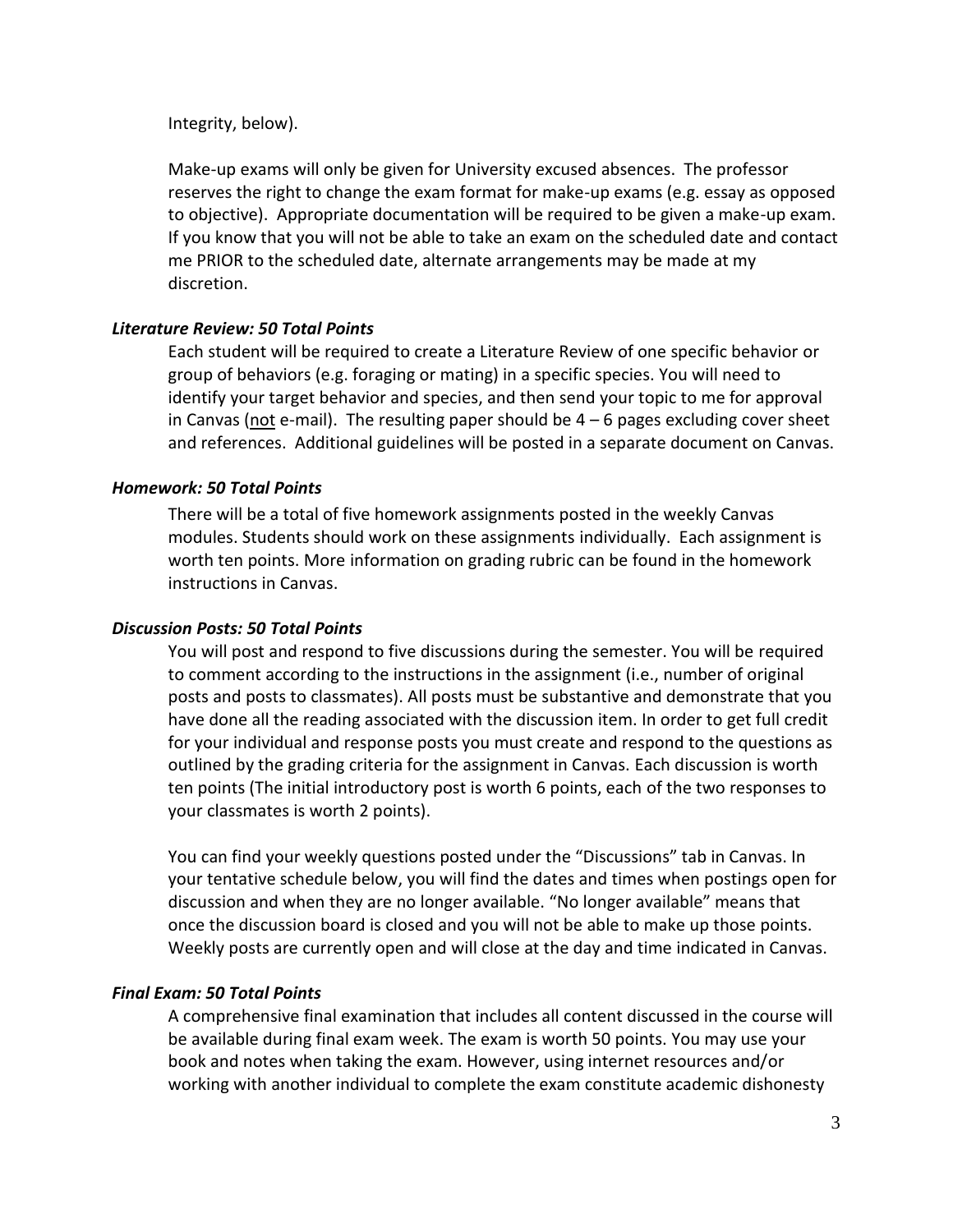and will result in failure of the exam and potentially other academic consequences.

### *Informal Discussion Board Posts:*

Apart from the assigned homework questions, you are encouraged to pose your own questions and/or comments on the discussion board in Canvas. There might be topics or issues that you would like to discuss with the professor and/or your classmates. I will create an informal discussion thread in Canvas. Feel free to use this informal discussion board to raise questions, comments, etc. Since this is an online class, this provides everyone with an opportunity to interact with each other and provide opportunity for learning.

|                           |       | Points | Points | % of Overall |
|---------------------------|-------|--------|--------|--------------|
| <b>Graded Assignments</b> | # Due | Each   | Total  | Grade        |
| Chapter exams             | 4     | 25     | 100    | 33%          |
| Discussion & replies      |       | 10     | 50     | 17%          |
| Literature review         |       | 50     | 50     | 17%          |
| Homework                  |       | 10     | 50     | 17&          |
| Final exam                |       | 50     | 50     | 17%          |
|                           |       |        | 300    | 100%         |

# **Grading Criteria Rubric and Conversion**

### **Posting of Grades**

Grades will be kept on Canvas gradebook. Grades will be posted for assignments no later than a week from assignment submission. Students should monitor their grading status through this tool.

| Points      | Grade | University Definition | Percentage   |
|-------------|-------|-----------------------|--------------|
| $270 - 300$ | А     | Excellent             | 90-100%      |
| $240 - 269$ | B     | Good                  | 80-89%       |
| $210 - 239$ |       | Fair                  | 70-79%       |
| 180-209     |       | Passing               | 60-69%       |
| < 180       |       | Failing               | 59% or below |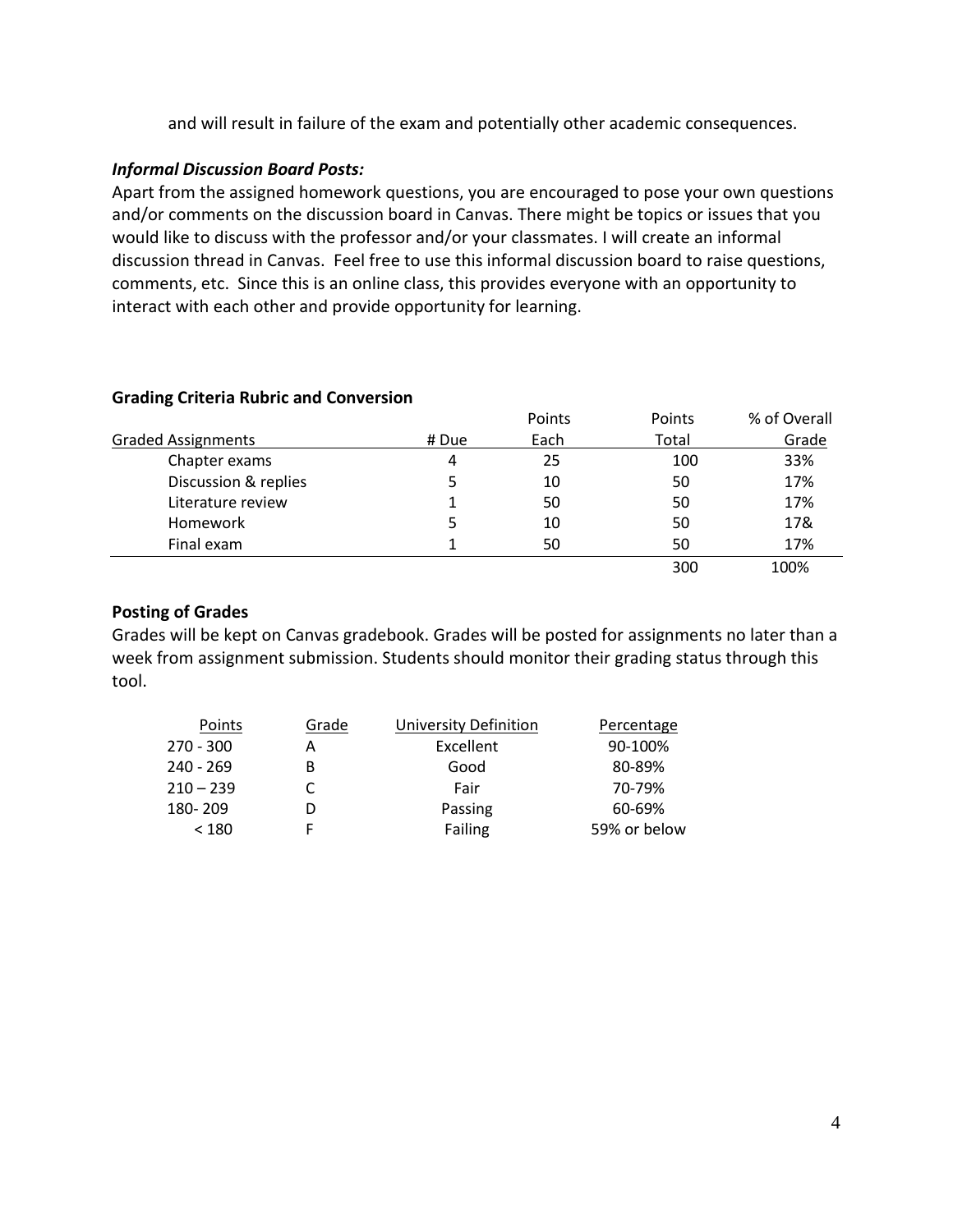# **COURSE OUTLINE AND CALENDAR Complete Course Calendar**

| <b>Week</b>                   | Chapter                | <b>Topic</b>                                                                                                                 | <b>Assignment due</b>                                                                                                                                                                                                            |
|-------------------------------|------------------------|------------------------------------------------------------------------------------------------------------------------------|----------------------------------------------------------------------------------------------------------------------------------------------------------------------------------------------------------------------------------|
| Week 0<br>Getting started     |                        | Establish library access from<br>home.<br>Identify at least two<br>computers w/internet access<br>that you can use for class | Familiarize yourself with the class<br>$\bullet$<br>requirements and assignments.<br>Get to know each other $\odot$ .<br>$\bullet$<br>Ask questions if you need to.<br>$\boxtimes$ To stay on track, check off completed<br>work |
| Week 1<br>$6/6 - 6/12$        | 1, 2                   | Principals of Animal Behavior.<br>The Evolution of Behavior.                                                                 | $\Box$ Discussion #1 due 6/12 at 11:59pm<br>$\Box$ Homework #1 due 6/12 at 11:59pm                                                                                                                                               |
| <b>Week</b><br>$26/13 - 6/19$ | 3,4                    | Proximate Factors I Neurobiology<br>and Hormones.<br>Proximate Factors II Development<br>and Molecular Genetics.             | $\Box$ Homework #2 due 6/19 at 11:59pm<br>$\Box$ Exam #1 due 6/19 at 11:59pm                                                                                                                                                     |
| Week 3<br>$6/20 - 6/26$       | 5, 6                   | Learning.<br>Cultural Transmission.                                                                                          | $\Box$ Discussion #2 due 6/26 at 11:59pm<br>$\Box$ Homework #3 due 06/26 at 11:59pm                                                                                                                                              |
| Week 4<br>$6/27 - 7/3$        | 7,8                    | Sexual Selection.<br>Mating Selection.                                                                                       | $\Box$ Discussion #3 due 7/3 at 11:59pm<br>$\Box$ Exam #2 due 7/3 at 11:59pm<br>$\Box$ Lit Review Topic due 7/3 at 11:59pm                                                                                                       |
| Week 5<br>$7/4 - 5/10$        | 9,10                   | Kinship.<br>Cooperation.                                                                                                     | $\Box$ Homework #4 due 7/10 at 11:59pm<br>$\Box$ Homework #5 due 7/10 at 11:59pm                                                                                                                                                 |
| Week 6<br>$7/11 - 7/17$       | 11,12                  | Foraging.<br>Antipredator Behavior.                                                                                          | $\Box$ Discussion #4 due 7/17 at 11:59pm<br>$\Box$ Exam #3 due 7/17 at 11:59pm<br>$\square$ Lit Review due NLT 11:59pm 7/17                                                                                                      |
| Week 7<br>$7/18 - 7/24$       | 13,14                  | Communication.<br>Habitat Selection, Territoriality,<br>and Migration.                                                       | $\Box$ Discussion #5 due 7/24 at 11:59pm<br>$\Box$ Exam #4 due 7/24 at 11:59pm<br>$\Box$ Animal Communication Activity (Extra<br>credit)                                                                                         |
| Week 8<br>$7/25 - 7/29$       | 15,16<br><b>Not 17</b> | Aggression.<br>Play.                                                                                                         | $\Box$ Final exam due NLT 11:59pm 7/29                                                                                                                                                                                           |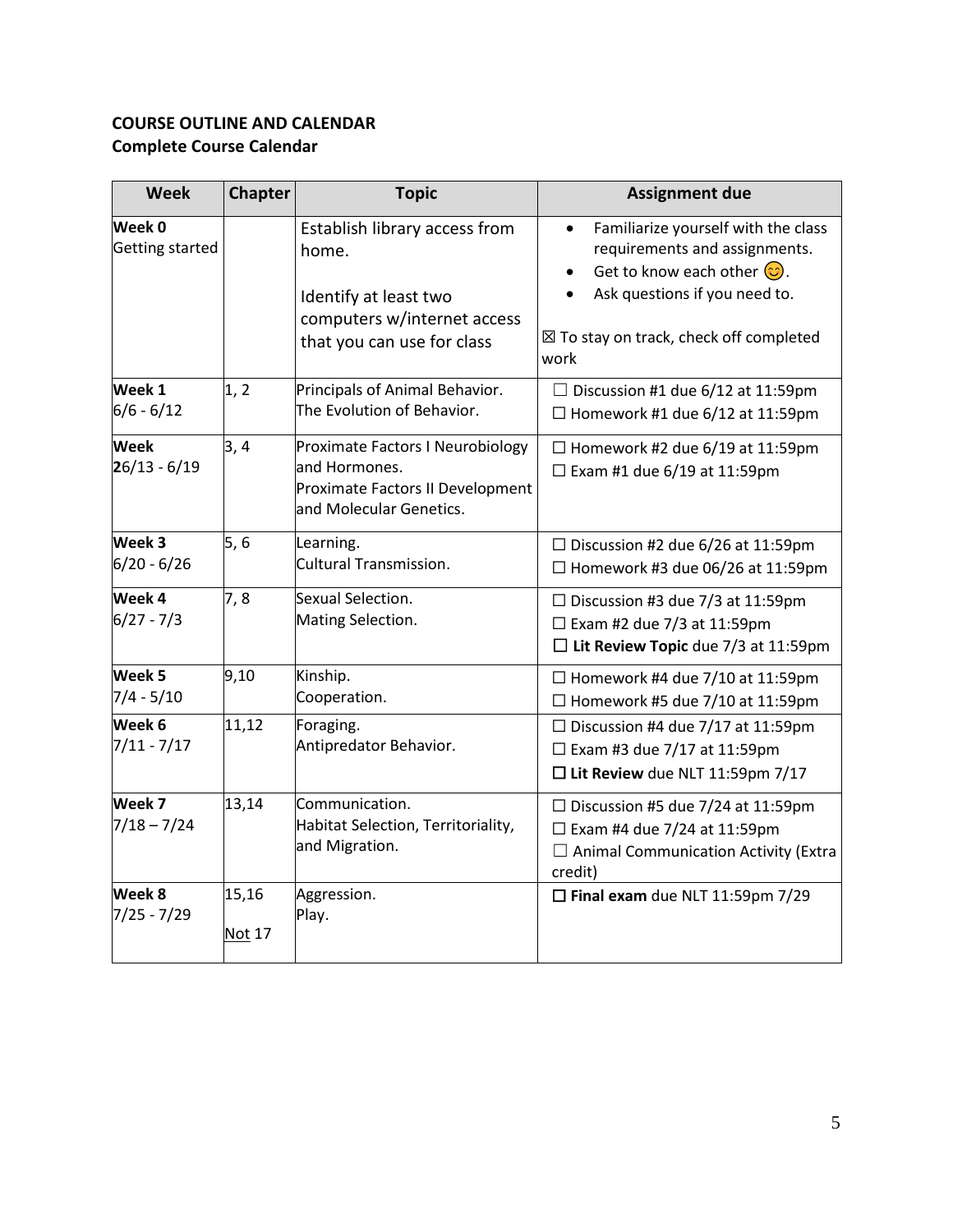#### **Important University Dates**

*<https://www.tamuct.edu/registrar/academic-calendar.html>*

### **TECHNOLOGY REQUIREMENTS AND SUPPORT**

#### **Technology Requirements**

This course will use the A&M-Central Texas Instructure Canvas learning management system. **We strongly recommend the latest versions of Chrome or Firefox browsers. Canvas no longer supports any version of Internet Explorer.**

Logon to A&M-Central Texas Canvas [https://tamuct.instructure.com/] or access Canvas through the TAMUCT Online link in myCT [https://tamuct.onecampus.com/]. You will log in through our Microsoft portal.

Username: Your MyCT email address. Password: Your MyCT password

### **Canvas Support**

Use the Canvas Help link, located at the bottom of the left-hand menu, for issues with Canvas. You can select "Chat with Canvas Support," submit a support request through "Report a Problem," or call the Canvas support line: 1-844-757-0953.

For issues related to course content and requirements, contact your instructor.

### **Online Proctored Testing**

A&M-Central Texas uses Proctorio for online identity verification and proctored testing. This service is provided at no direct cost to students. If the course requires identity verification or proctored testing, the technology requirements are: Any computer meeting the minimum computing requirements, plus web camera, speaker, and microphone (or headset). Proctorio also requires the Chrome web browser with their custom plug in.

### **Other Technology Support**

For log-in problems, students should contact Help Desk Central 24 hours a day, 7 days a week

Email: [helpdesk@tamu.edu](mailto:helpdesk@tamu.edu) Phone: (254) 519-5466 [Web Chat:](http://hdc.tamu.edu/) [http://hdc.tamu.edu] *Please let the support technician know you are an A&M-Central Texas student.*

### **UNIVERSITY RESOURCES, PROCEDURES, AND GUIDELINES**

### **Drop Policy**

If you discover that you need to drop this class, you must complete the [Drop Request](file:///D:/MONE/texas%20A&M/texas%20A&M/2022%20Summer%20Animal%20Behavior/%5bhttps:/federation.ngwebsolutions.com/sp/startSSO.ping?PartnerIdpId=https://eis-prod.ec.tamuct.edu:443/samlsso&SpSessionAuthnAdapterId=tamuctDF&TargetResource=https://dynamicforms.ngwebsolutions.com/Submit/Start/53b8369e-0502-4f36-be43-f02a4202f612%5d.) Dynamic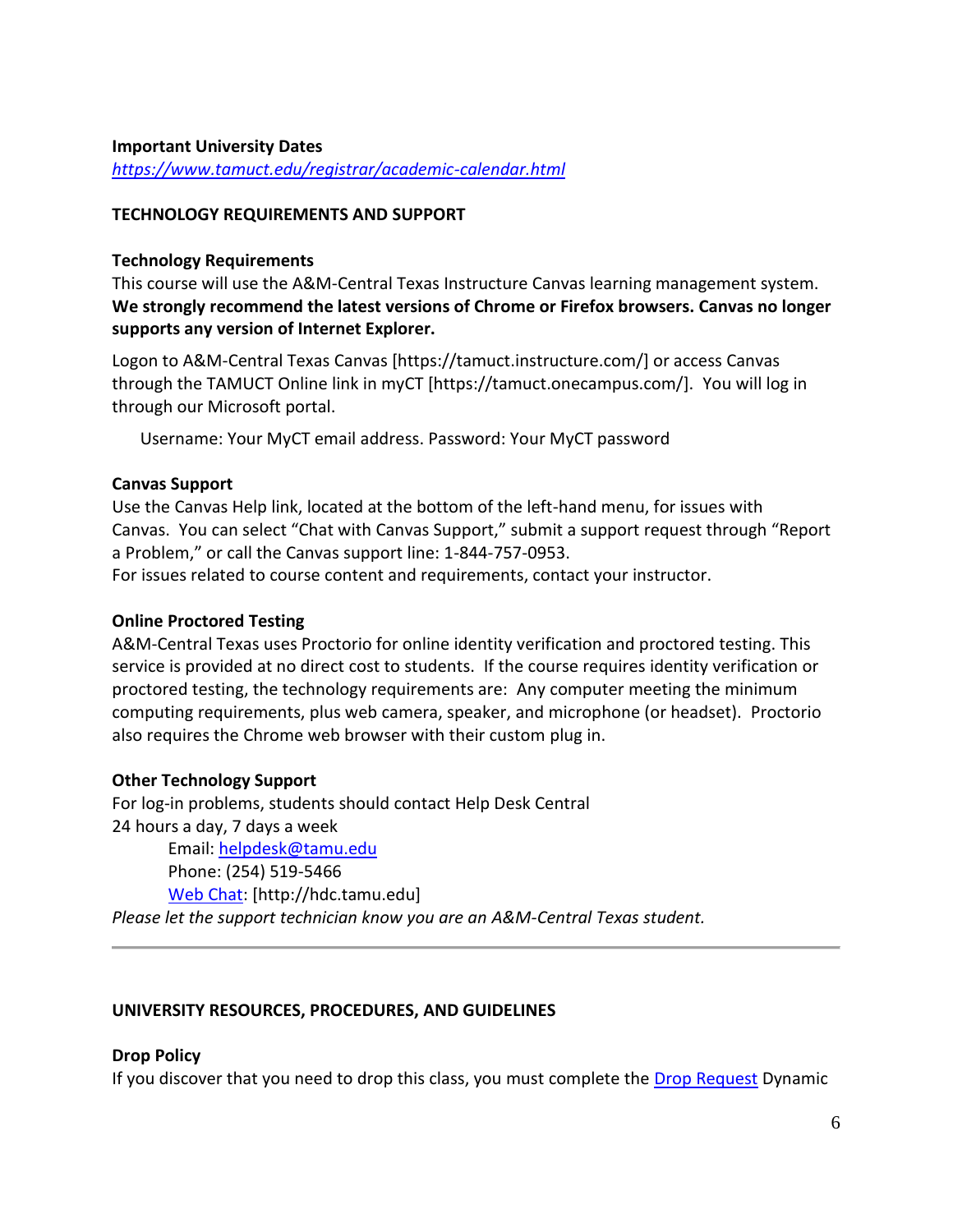### Form through Warrior Web.

[https://federation.ngwebsolutions.com/sp/startSSO.ping?PartnerIdpId=https://eisprod.ec.tamuct.edu:443/samlsso&SpSessionAuthnAdapterId=tamuctDF&TargetResource=https%3a %2f%2fdynamicforms.ngwebsolutions.com%2fSubmit%2fStart%2f53b8369e-0502-4f36-be43 f02a4202f612].

Faculty cannot drop students; this is always the responsibility of the student. The Registrar's Office will provide a deadline on the Academic Calendar for which the form must be completed. Once you submit the completed form to the Registrar's Office, you must go into Warrior Web and confirm that you are no longer enrolled. If you still show as enrolled, FOLLOW-UP with the Registrar's Office immediately. You are to attend class until the procedure is complete to avoid penalty for absence. Should you miss the drop deadline or fail to follow the procedure, you will receive an F in the course, which may affect your financial aid and/or VA educational benefits.

### **Academic Integrity**

Texas A&M University -Central Texas values the integrity of the academic enterprise and strives for the highest standards of academic conduct. A&M-Central Texas expects its students, faculty, and staff to support the adherence to high standards of personal and scholarly conduct to preserve the honor and integrity of the creative community. Academic integrity is defined as a commitment to honesty, trust, fairness, respect, and responsibility. Any deviation by students from this expectation may result in a failing grade for the assignment and potentially a failing grade for the course. Academic misconduct is any act that improperly affects a true and honest evaluation of a student's academic performance and includes, but is not limited to, working with others in an unauthorized manner, cheating on an examination or other academic work, plagiarism and improper citation of sources, using another student's work, collusion, and the abuse of resource materials. All academic misconduct concerns will be referred to the university's Office of Student Conduct. Ignorance of the university's standards and expectations is never an excuse to act with a lack of integrity. When in doubt on collaboration, citation, or any issue, please contact your instructor before taking a course of action.

For more [information regarding the Student Conduct process,](https://www.tamuct.edu/student-affairs/student-conduct.html)

[https://www.tamuct.edu/student-affairs/student-conduct.html]. If you know of potential honor violations by other students, you may [submit a report,](https://cm.maxient.com/reportingform.php?TAMUCentralTexas&layout_id=0) [https://cm.maxient.com/reportingform.php?TAMUCentralTexas&layout\_id=0].

# **Academic Accommodations**

At Texas A&M University-Central Texas, we value an inclusive learning environment where every student has an equal chance to succeed and has the right to a barrier-free education. The Office of Access and Inclusion is responsible for ensuring that students with a disability receive equal access to the university's programs, services and activities. If you believe you have a disability requiring reasonable accommodations please contact the Office of Access and Inclusion, WH-212; or call (254) 501-5836. Any information you provide is private and confidential and will be treated as such.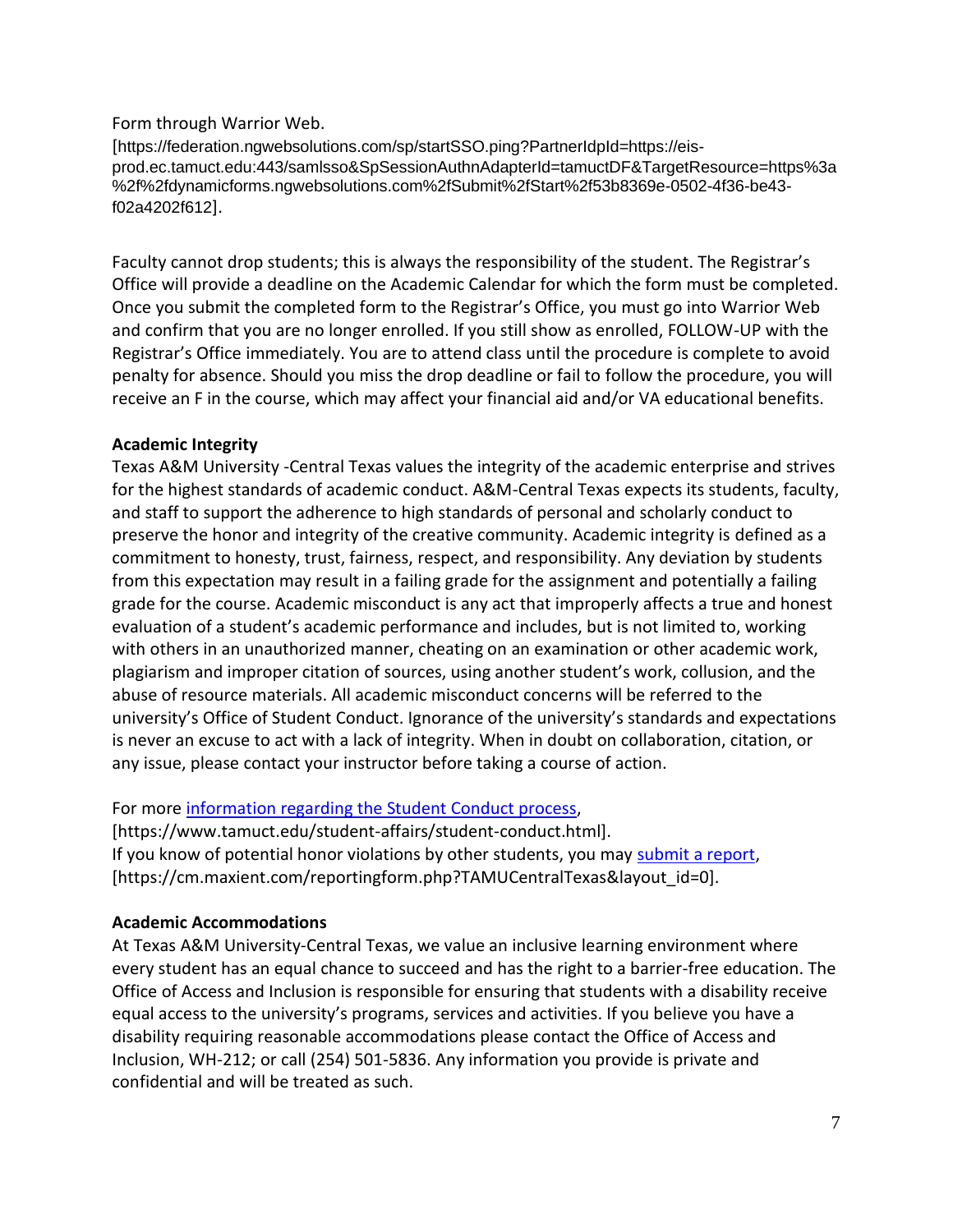For more information please visit our **Access & Inclusion** Canvas page (log-in required) [https://tamuct.instructure.com/courses/717]

# **Important information for Pregnant and/or Parenting Students**

Texas A&M University-Central Texas supports students who are pregnant and/or parenting. In accordance with requirements of Title IX and related guidance from US Department of Education's Office of Civil Rights, the Dean of Student Affairs' Office can assist students who are pregnant and/or parenting in seeking accommodations related to pregnancy and/or parenting. Students should seek out assistance as early in the pregnancy as possible. For more information, please visit [Student Affairs](https://www.tamuct.edu/student-affairs/index.html) [https://www.tamuct.edu/student-affairs/index.html]. Students may also contact the institution's Title IX Coordinator. If you would like to read more about these [requirements and guidelines](http://www2.ed.gov/about/offices/list/ocr/docs/pregnancy.pdf) online, please visit the website [http://www2.ed.gov/about/offices/list/ocr/docs/pregnancy.pdf].

Title IX of the Education Amendments Act of 1972 prohibits discrimination on the basis of sex and gender–including pregnancy, parenting, and all related conditions. A&M-Central Texas is able to provide flexible and individualized reasonable accommodation to pregnant and parenting students. All pregnant and parenting students should contact the Associate Dean in the Division of Student Affairs at (254) 501-5909 to seek out assistance. Students may also contact the University's Title IX Coordinator.

# **Tutoring**

Tutoring is available to all A&M-Central Texas students, on a remote online basis. Visit the Academic Support Community in Canvas to view schedules and contact information. Subjects tutored on campus include Accounting, Advanced Math, Biology, Finance, Statistics, Mathematics, and Study Skills. Tutors will return at the Tutoring Center in Warrior Hall, Suite 111 in the Fall 2020. Student success coaching is available online upon request.

If you have a question regarding tutor schedules, need to schedule a tutoring session, are interested in becoming a tutor, success coaching, or have any other question, contact Academic Support Programs at (254) 501-5836, visit the Office of Student Success at 212F Warrior Hall, or by emailing studentsuccess@tamuct.edu .

Chat live with a tutor 24/7 for almost any subject from on your computer! Tutor.com is an online tutoring platform that enables A&M-Central Texas students to log in and receive online tutoring support at no additional cost. This tool provides tutoring in over 40 subject areas except writing support. Access Tutor.com through Canvas.

# **University Writing Center**

Located in Warrior Hall 416, the University Writing Center (UWC) at Texas A&M University– Central Texas (A&M–Central Texas) is a free service open to all A&M–Central Texas students. For the Summer 2022 semester, the hours of operation are from 10:00 a.m.-4:00 p.m. Monday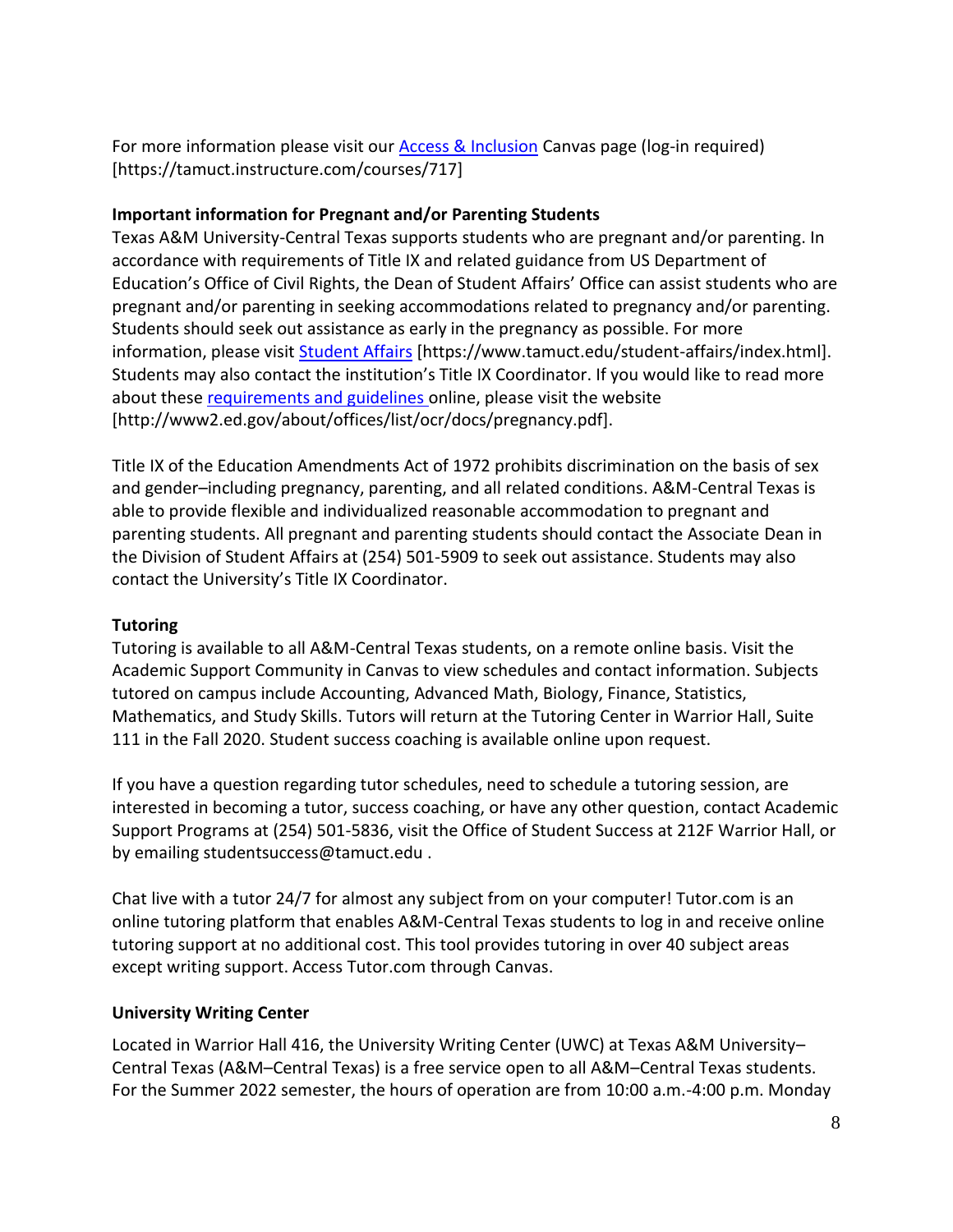thru Thursday in Warrior Hall 416 (with online tutoring available every hour as well) with satellite hours available online only Monday thru Thursday from 6:00-9:00 p.m. and most Saturdays from 12:00-3:00 p.m.

Tutors are prepared to help writers of all levels and abilities at any stage of the writing process. While tutors will not write, edit, or grade papers, they will assist students in developing more effective composing practices. By providing a practice audience for students' ideas and writing, our tutors highlight the ways in which they read and interpret students' texts, offering guidance and support throughout the various stages of the writing process. In addition, students may work independently in the UWC by checking out a laptop that runs the Microsoft Office suite and connects to WIFI, or by consulting our resources on writing, including all of the relevant style guides. Whether you need help brainstorming ideas, organizing an essay, proofreading, understanding proper citation practices, or just want a quiet place to work, the UWC is here to help!

Students may arrange a one-to-one session with a trained and experienced writing tutor by making an appointment via [WCOnline](https://tamuct.mywconline.com/) at [https://tamuct.mywconline.com/]. In addition, you can email Dr. Bruce Bowles Jr. at bruce.bowles@tamuct.edu if you have any questions about the UWC, need any assistance with scheduling, or would like to schedule a recurring appointment with your favorite tutor.

# **University Library**

The University Library provides many services in support of research across campus and at a distance. We offer over 200 electronic databases containing approximately 250,000 eBooks and 82,000 journals, in addition to the 85,000 items in our print collection, which can be mailed to students who live more than 50 miles from campus. Research guides for each subject taught at A&M-Central Texas are available through our website to help students navigate these resources. On campus, the library offers technology including cameras, laptops, microphones, webcams, and digital sound recorders.

Research assistance from a librarian is also available 24 hours a day through our online chat service, and at the reference desk when the library is open. Research sessions can be scheduled for more comprehensive assistance, and may take place on Skype or in-person at the library. Assistance may cover many topics, including how to find articles in peer-reviewed journals, how to cite resources, and how to piece together research for written assignments.

Our 27,000-square-foot facility on the A&M-Central Texas main campus includes student lounges, private study rooms, group work spaces, computer labs, family areas suitable for all ages, and many other features. Services such as interlibrary loan, TexShare, binding, and laminating are available. The library frequently offers workshops, tours, readings, and other events. For more information, please visit our [Library website](https://tamuct.libguides.com/index) [http://tamuct.libguides.com/index].